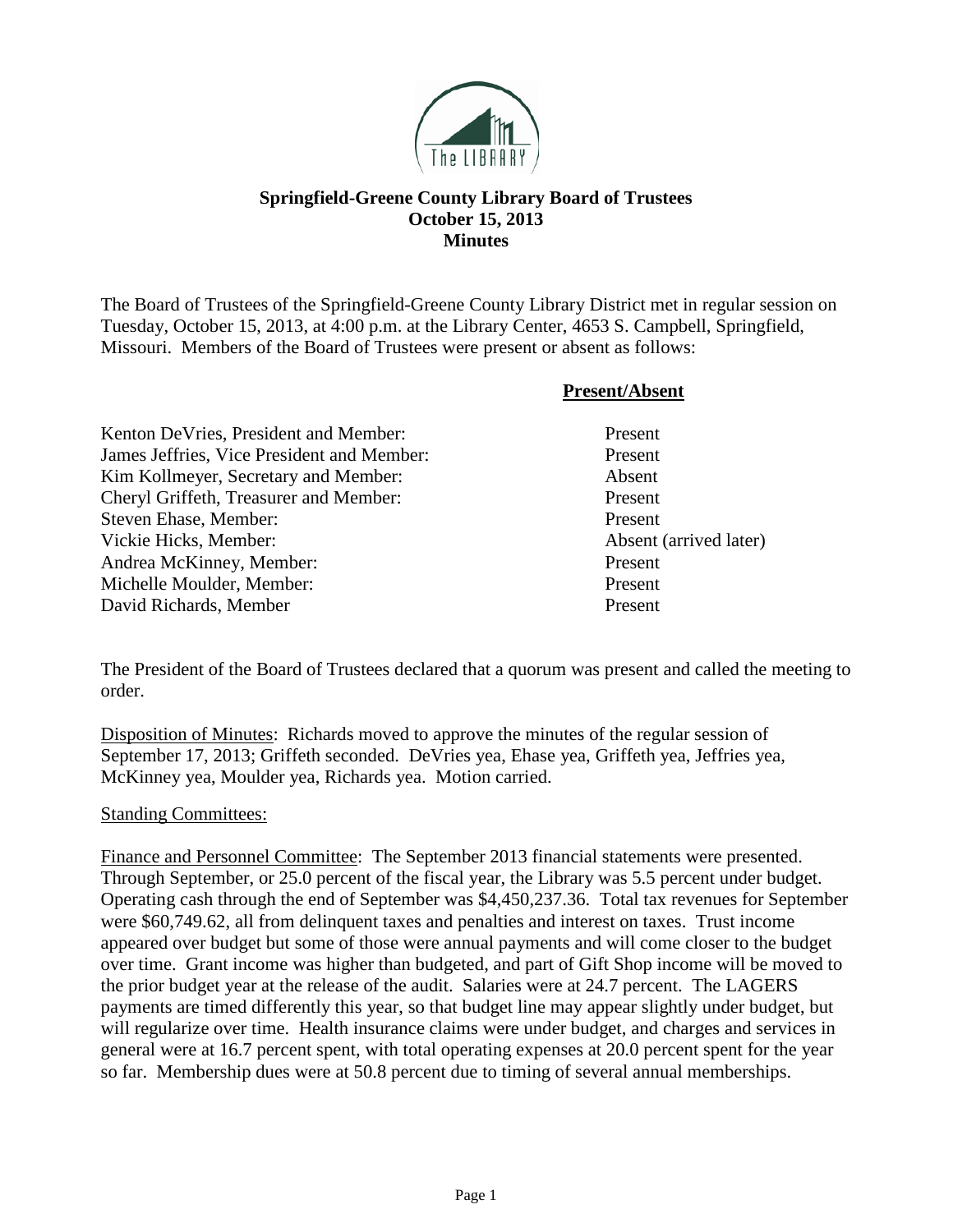The office furniture and equipment budget will incur drawdowns after current tax revenues begin to arrive.

The semi-annual bond interest payment was made in the amount of \$34,823.77 as expected.

Buildings and Grounds Committee:

- The Ash Grove Branch Library had a sewer line problem repaired.
- The Mudhouse Café at the Library Center had a refrigerator repaired and the flooring repaired.
- The Willard Branch Library had repairs to its air conditioner unit.
- The committee also met in closed session.

Report of the Director:

- Staff Development Day was held on October 14 at the Double Tree by Hilton.
- The Midtown Carnegie Branch Library has a management team in place: Eva Pelkey, Branch Manager; Ingrid Bohnenkamp, Reference Manager; Deb Russo, Youth Services Manager; and Gina Marie Walden, Circulation Manager.
- Republic Branch Manager Geri Olmstead was named Director of the Christian County Library.
- Library Center Manager Lorraine Sandstrom has announced her retirement.
- Four branch manager positions are now open.
- Missouri Library Association annual conference occurred October 2 through 4, where seven staff members made presentations.

[Hicks arrived at the meeting.]

- Cooper spoke to the City Council about the four awards the library has won recently.
- The Missouri State Library Public Library Consultant Brenda Allee-Bates commended the library for its Summer Reading Program.
- The Library was one of several community partners producing the Community Focus Report. Library services were identified with "blue ribbons" indicating strengths in various sectors of the community.
- Chromebooks have been added at the Republic Branch Library for patron checkout for use inside the library.
- Wordfest was held in downtown Springfield on September 27 28, with 568 people in attendance. Featured speakers were authors Carol McD. Wallace, Kate Klise, David Harrison, Brian Katcher, Michael "Supe" Granda and William Trowbridge, along with singers, songwriters, actors and activities.
- The Friends of the Library book sale will be at Remington's on October  $22 27$ , with preview night on October 21.

Foundation Update: Richardson reported that she is identifying prospects. Richardson encouraged board members to donate. The Foundation will be presenting to the Darr Family Foundation soon. A "First to Know" event is scheduled for 7:30 a.m. on Friday, November 1 at the Brentwood Branch Library, which will be a friend-making event with no donation solicitation. Similar events will occur in January, February, and throughout the year. The web page on the capital campaign is almost complete, and hopefully up and running next week. There had been an author's gala in